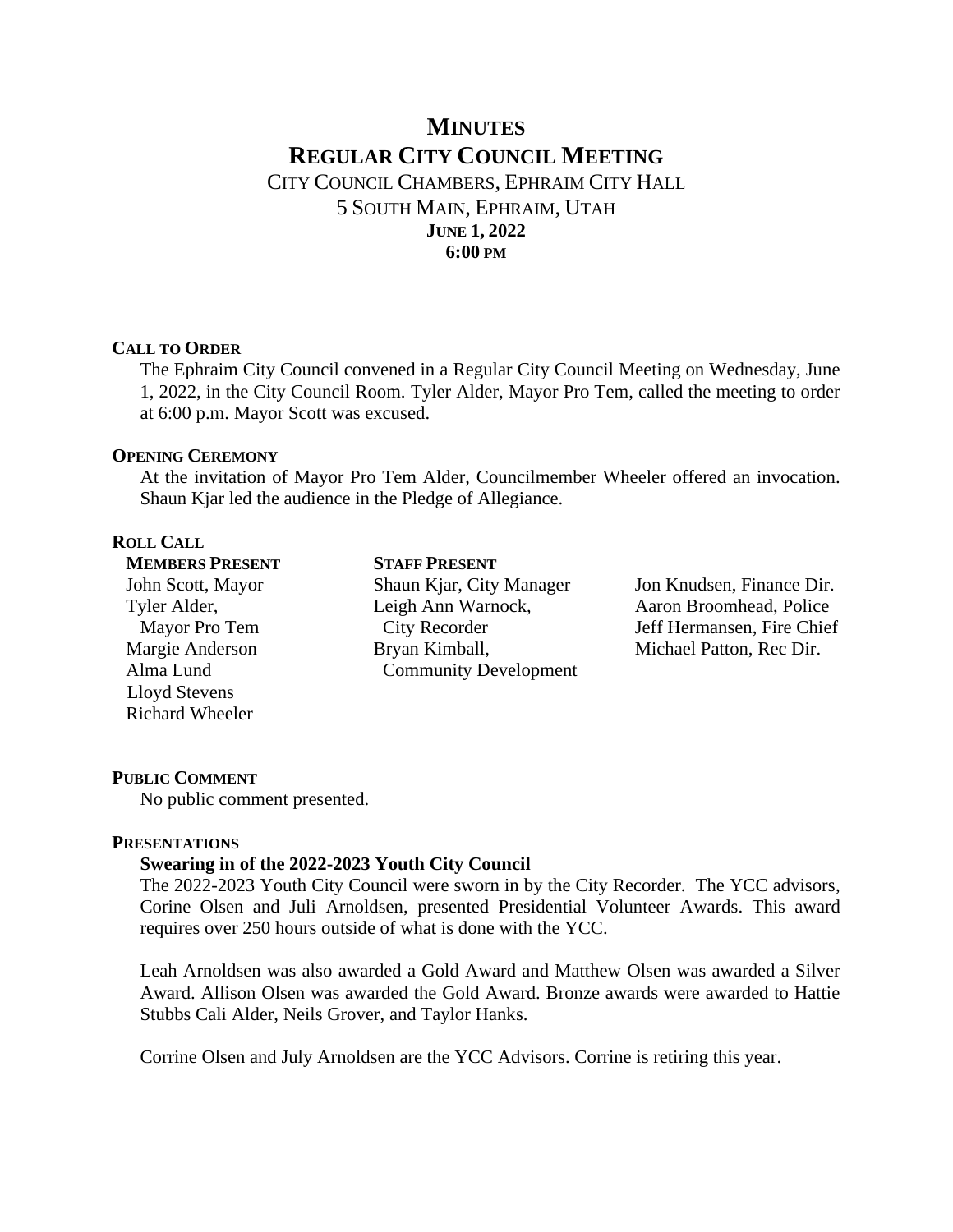#### **APPROVAL OF WARRANT REGISTER**

The Council reviewed the Warrant Register of May 31, 2022.

# *Councilmember Lund moved to approve the May 31, 2022 Warrant Register as presented. The motion was seconded by Councilmember Stevens. The vote was unanimous. The motion carried.*

## **APPROVAL OF MINUTES**

The Council reviewed the minutes of the May 18, 2022 and January 5, 2022 Work Meeting and Regular City Council Meetings.

*Councilmember Anderson moved to approve the May 18, 2022 and January 5, 2022 Council Work Meeting and Regular City Council Meeting Minutes as presented. The motion was seconded by Councilmember Wheeler. The vote was unanimous. The motion carried.*

#### **REZONE: RANDY BAILEY**

This item calls for discussion and possible approval of a zone change from RA (Residential Agricultural) to R1 (Low Density Single Family) for property located at approximately 150 N 700 E. Applicant will eventually build a subdivision on this property next to the temple grounds. The Planning Commission recommended approval as it follows the General Plan for the area.

*Councilmember Wheeler moved to approve a zone change from RA (Residential Agricultural) to R1 (Low Density Single Family) for property located at approximately 150 N 700 E*. *The motion was seconded by Councilmember Stevens. The vote was unanimous. The motion carried.*

#### **CONDITIONAL USE PERMIT: LOGAN MOFFETT**

This item calls for discussion and possible approval of a CUP for a proposed 80-unit multifamily development consisting of 24 townhomes and 4-plex apartments on property located at approximately 150 E 700 N. It was recently approved as a two-lot split. This is the application for the north piece.

Logan Moffett was present and explained the townhomes would be on 700 N. the City is currently installing utilities along that road and he would like to build at the same time so the road will not have to be torn up multiple times. The East side has more townhomes planned. 4-plex apartments will be built in the interior of the property. They hope to break ground this summer for the townhomes. The project will be completed in separate phases. The fire hydrant must be included in the first phase.

Planning and Zoning recommended approval.

*Councilmember Anderson moved to approve a CUP for a proposed 80-unit multifamily development consisting of 24 townhomes and 4-plex apartments on property located at approximately 150 E 700 N. The motion was seconded by Councilmember Lund. The vote was unanimous. The motion carried.*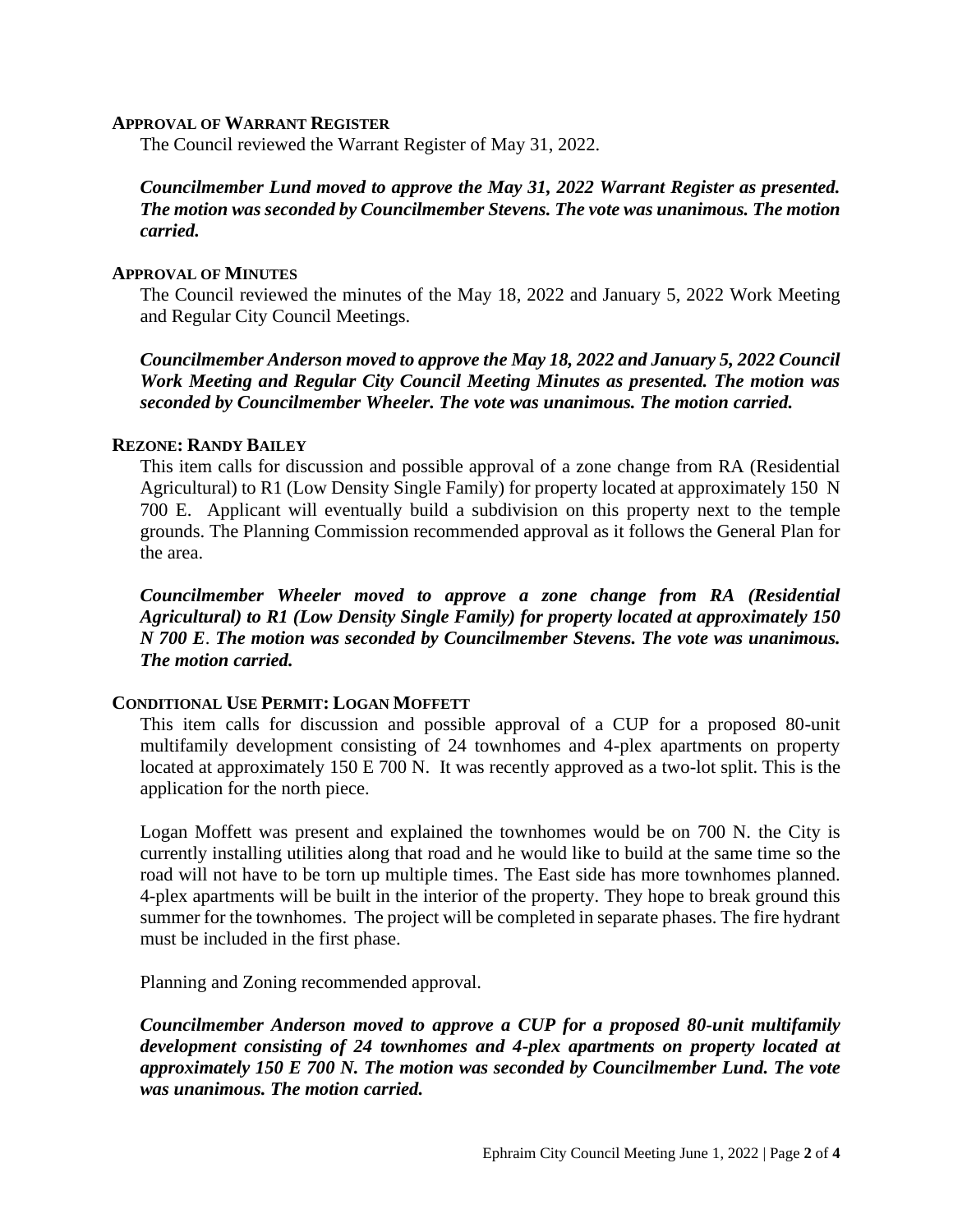#### **CONDITIONAL USE PERMIT: HAPPY VALLEY HOMES**

This item calls for discussion and possible approval of a CUP for a proposed 39-unit multifamily development on property located at approximately 330 N Main. Mike Hatch was present via Zoom. This is where the old motel was on Main Street. The house on the corner will stay. They hope to break ground this summer. This CUP was approved previously, but the permit expired during COVID. They are applying again with no changes. Planning Commission recommended approval.

*Councilmember Lund moved to approve a proposed 39-unit multifamily development by Mike Hatch on property located at approximately 330 N Main. The motion was seconded by Councilmember Stevens. The vote was unanimous. The motion carried.*

#### **RAP TAX DISTRIBUTION**

This item calls for approval of distribution of RAP Tax funds as proposed by the Recreation Arts, and Parks Committee.

The following is the Recreation, Arts, and Parks Tax Committee's recommendation for the City Council to disperse the funding received via RAP Tax:

Ephraim City Recreation Department Event Coordinator Position: \$11,330.31 Ephraim City Recreation Department Pioneer Park Restroom: \$49,262.44 Ephraim Middle School Scoreboard: \$6,000.00 Ephraim Cemetery Board Memorial: \$3,000.00 Ability 1st Utah Summer Programs: \$1,500.00 The Discovery Family Coalition: \$2,000.00 Granary Arts: \$8,763.00

**Total Received from RAP Tax:** \$81,855.75 **Total Recommended Expenditure:** \$81,855.75 **Total Remaining in RAP Tax Fund:** \$0.00

*Councilmember Wheeler moved to approve distribution of RAP Tax funds as proposed by the Recreation, Arts, and Parks Committee. The motion was seconded by Councilmember Anderson. The vote was unanimous. The motion carried.*

#### **APPOINTMENTS AND COUNCIL REPORTS**

#### **Tyler Alder**

**Recreation Board –** Tyler thanked everyone for their help with the festival.

#### **Margie Anderson**

**Youth City Council –** Margie attended their orientation.

**Ephraim City Housing Authority –** Will meet on June  $7<sup>th</sup>$  to formulate a plan for the future of the Housing Authority.